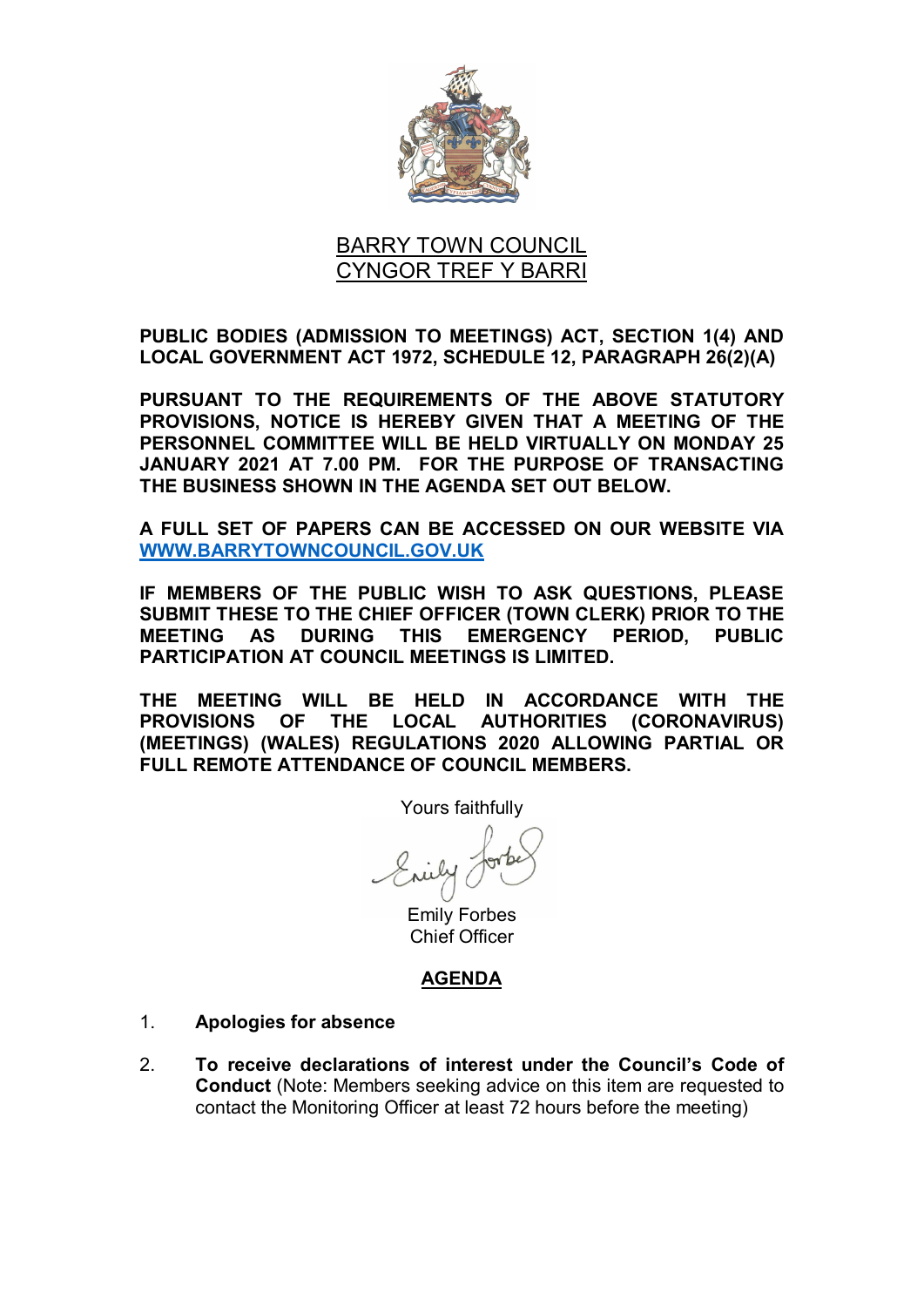# 3. **Well-being of Future Generations (Wales) Act 2015**

**(To note)**

*Personnel Committee members will note that this Act sets out the requirement for a public body to act in a manner which seeks to ensure that the needs of the present are met without compromising the ability of future generations to meet their own needs.*

*In order to act in that manner, a public body must take account of the following things:*

- *(a) the importance of balancing short term needs with the need to safeguard the ability to meet long term needs, especially where things done to meet short term needs may have detrimental long term effect;*
- *(b) the need to take an integrated approach, by considering how*
	- *i. the body's well-being objectives may impact upon each of the well-being goals;*
	- *ii. the body's well-being objectives impact upon each other or upon other public bodies' objectives, in particular where steps taken by the body may contribute to meeting one objective but may be detrimental to meeting another;*
- *(c) the importance of involving other persons with an interest in achieving the well-being goals and of ensuring those persons reflect the diversity of the population of the part of Wales in relation to which the body exercises functions;*
- *(d) how acting in collaboration with any other person (or how different parts of the body acting together) could assist the body to meet its well-being objectives, or assist another body to meet its objectives;*
- *(e) how deploying resources to prevent problems occurring or getting worse may contribute to meeting the body's wellbeing objectives, or another body's objectives.*
- 4. **To approve and sign the minutes of a meeting of the Personnel Committee held on 12 October 2020**

**(Pages 1312-1320)**

## **FINANCIAL REPORTS**

5. **Budget Monitoring Report to 31 December 2020**

**(Pages 1321-1322)**

6. **Date of Next Meeting**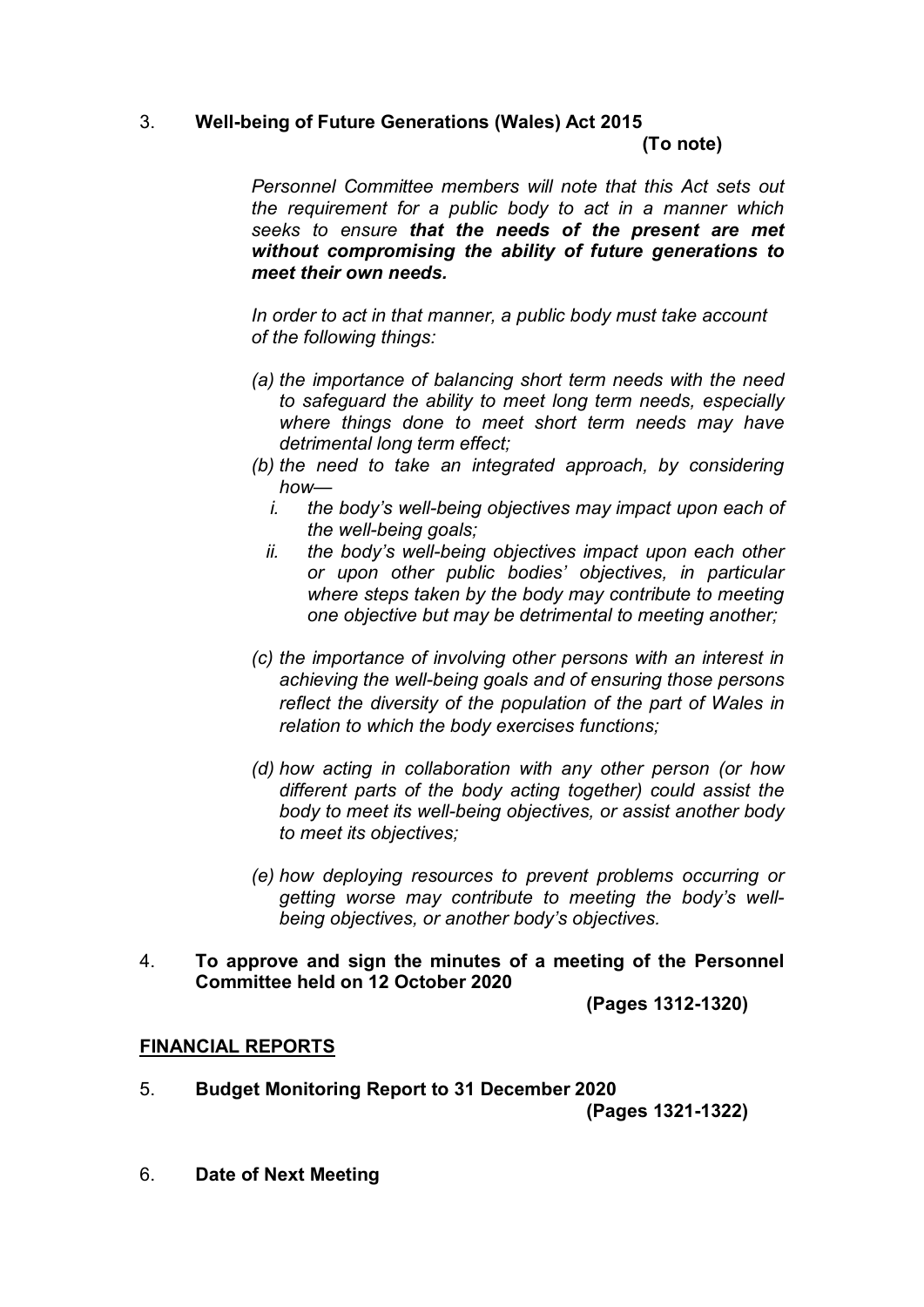The next meeting of the Personnel Committee is scheduled for 22 March 2021

## 7. **Exclusion of the Press & Public**

In accordance with section 1(2) of the Public Bodies (Admission to Meetings) Act 1960, in view of the confidential nature of the business about to be transacted, it is advisable in the public interest that the press and public are excluded from the remainder of the meeting.

## **STAFFING MATTERS**

8. **TOIL (Pages 1323-1324)**

## 9**. Staffing update (Pages 1325-1329)**

#### **Distribution**

Electronic notification of summons and front page Agenda to all Committee members. Email notification of electronic papers to all Barry Town Councillors (22). A full copy of the agenda and papers for this meeting (with the exception of confidential items) will be available at the Town Council Offices and at Barry Library for inspection; electronic copies to Barry & District News.

**This document is available in large print and other formats upon request/Cewch y ddogfen hon mewn pring bras a ffor matiau eraill drwy holi.**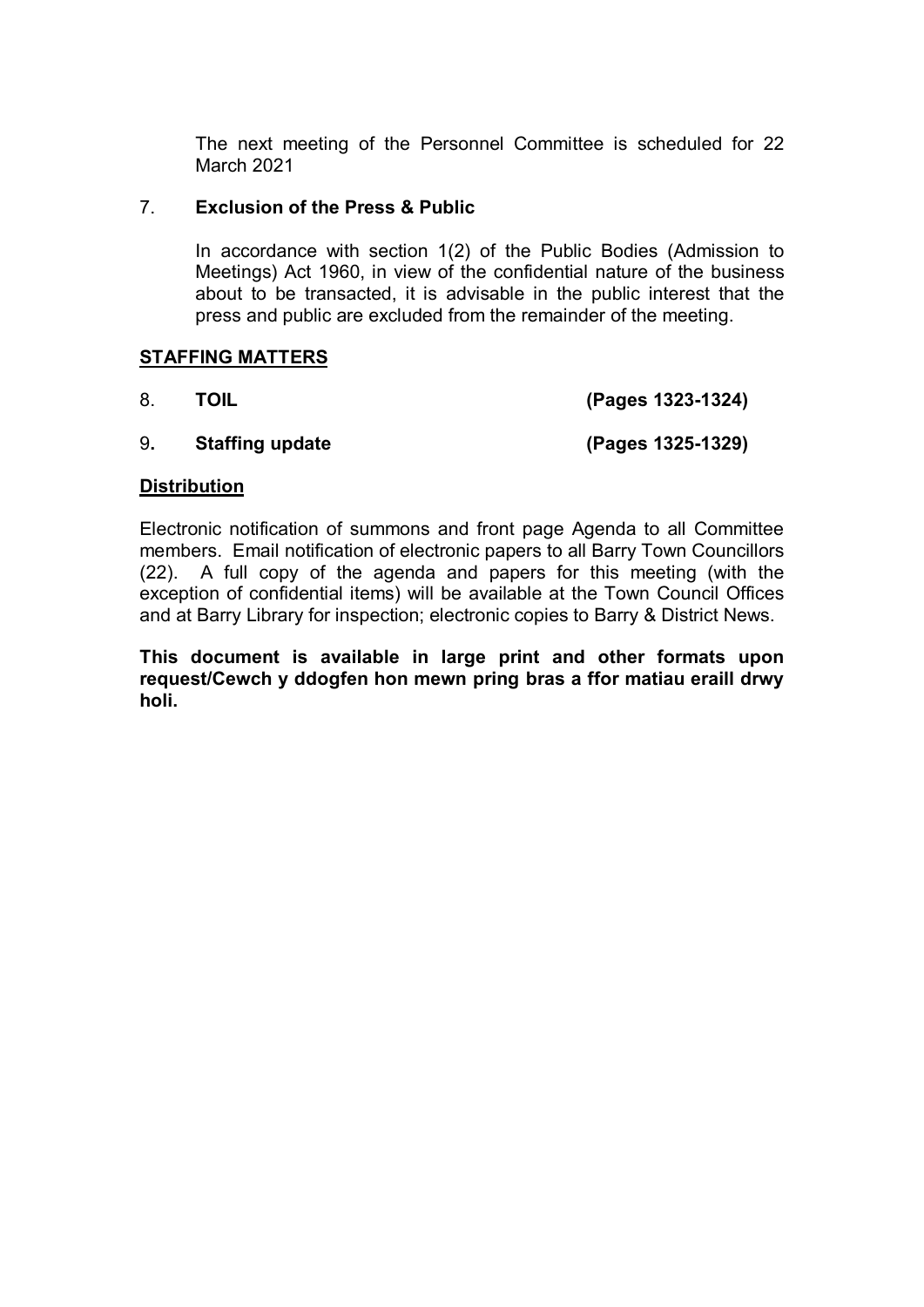## **BARRY TOWN COUNCIL**

## **DRAFT MINUTES OF THE PERSONNEL COMMITTEE HELD ON MONDAY 12 OCTOBER 2020 AT 7.00 PM**

- **PRESENT:** Councillors Charles (Chairperson) together with Councillors Clarke, Payne (Vice Chair – arrived at 7.05), Perkes, William, Wilkinson (arrived at 19.37) and Wright
- **ALSO PRESENT**: Emily Forbes Chief Officer Mark Sims – Deputy Chief Officer Amanda Evans – Facilities and Cemeteries Manager Rhian Burns – Administrator Councillor N Hodges - Observer

#### R245. **APOLOGIES FOR ABSENCE**

None received.

#### R246. **DECLARATIONS OF INTEREST**

Councillor N Hodges noted that whilst he was not a member of the committee he was the LEA representative for Ysgol Sant Baruc (Agenda Item 12)

#### R247. **WELL-BEING OF FUTURE GENERATIONS (WALES) ACT 2015**

**RESOLVED: That the Well-being of Future Generations (Wales) Act 2015 be received and noted.**

#### R 248 **TO APPROVE AND SIGN THE MINUTES OF A MEETING OF THE PERSONNEL COMMITTEE HELD ON 28 JULY 2020**

**RESOLVED: That the minutes of a meeting of the Personnel Committee held on 28 July 2020 be approved and signed as a correct record.** 

#### R 249 **PETITIONS POLICY**

Members received a proposed Petitions Policy. The Chief Officer advised members this had been explored following petition presented to Council regarding the naming on the Cemetery Approach Community Centre. She requested that members agree the numbers of signatories that would be required for a petition to be raised at a Council meeting.

Councillor Perkes noted that she felt the number of signatories should be significant enough to warrant raising and suggested a number of 100 signatories.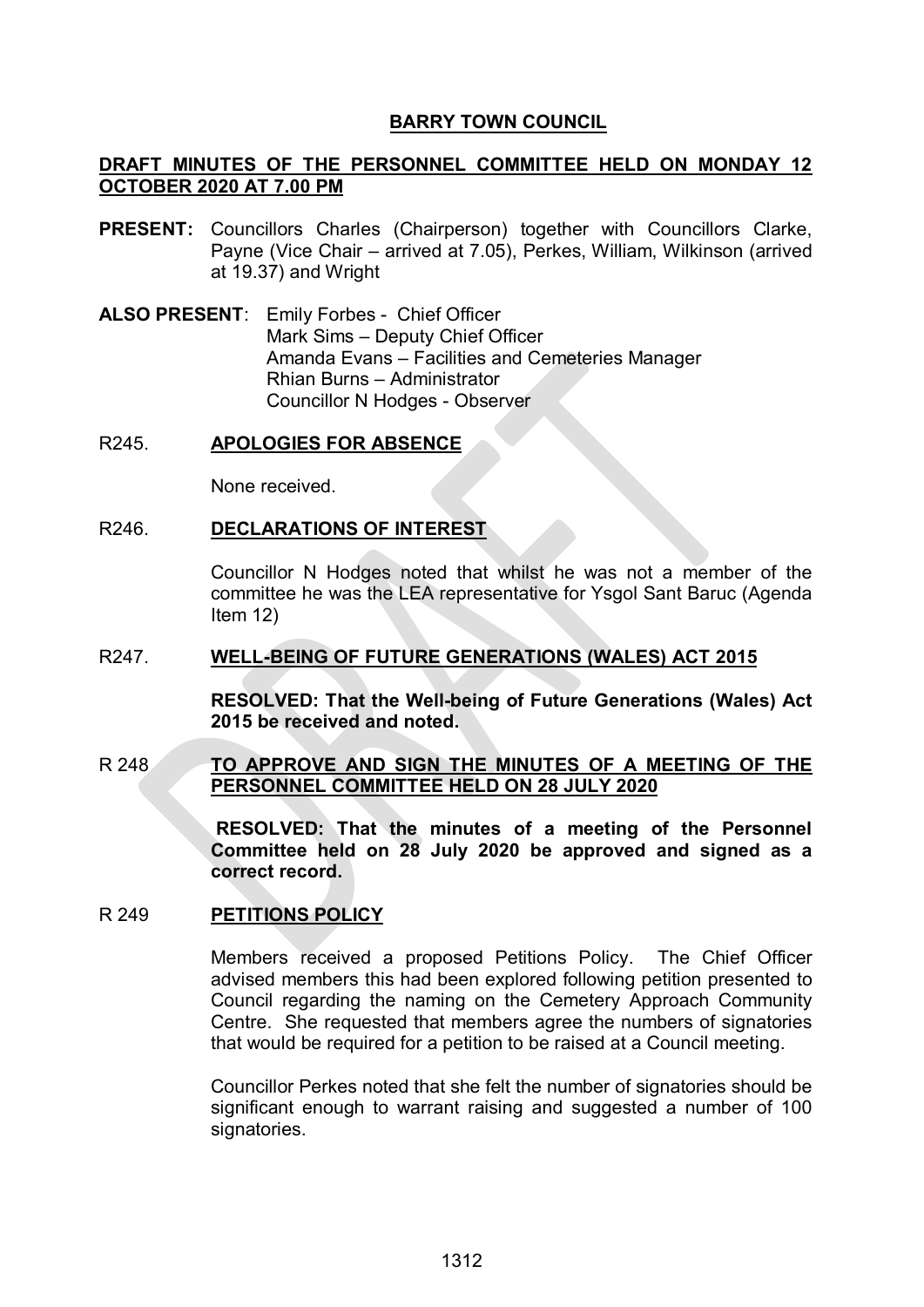Councillor Clarke suggested a graded approach with the following actions to take place dependent on number of signatories

- $\bullet$  1 20 dealt with as correspondence.
- $\bullet$  21 100 a written response by a senior officer.
- 101 500 raised at the most appropriate committee meeting.
- 501 plus raised at a meeting of full council.

Councillor Perkes noted that thought should be given to the nature of the petition as well as numbers of signatories.

Councillor Payne noted that petitions relating to marginal issues experienced by small numbers of people may receive small n umbers of signatories but nonetheless may still be important.

Councillor Wiliam noted that he liked the idea of a graded response. He also noted that the best way for the public to have issues debated at Council meetings was to approach individual Councillors and ask for the issue to be placed on the agenda.

The Chief Officer advised that under the terms of the policy any petition received would only be put forward for debate and not necessarily agreed with.

A vote was taken on Councillor Clarkes proposal of a graded approach. The result of which were –

For  $-2$ Against - 2

**RECOMMENDED: To a meeting of the Finance, Policy and General Purposes Committee that the Petitions Policy be approved and adopted with the petition numbers and responses included being the graded response outlined above.**

#### R 250 **PENSIONS AND RETIREMENT POLICY**

Retirement and Pensions Policy for consideration.

**RECOMMENDED: To a meeting of the Finance, Policy and General Purposes Committee that the Petitions Policy be approved and adopted subject to staff and union review.**

#### R 251 **BUDGET MONITORING REPORT AUGUST 2020**

Members received a budget monitoring report to 31 August 2020, indicating actual income and expenditure up to the end of month five in the 2020/21 financial year.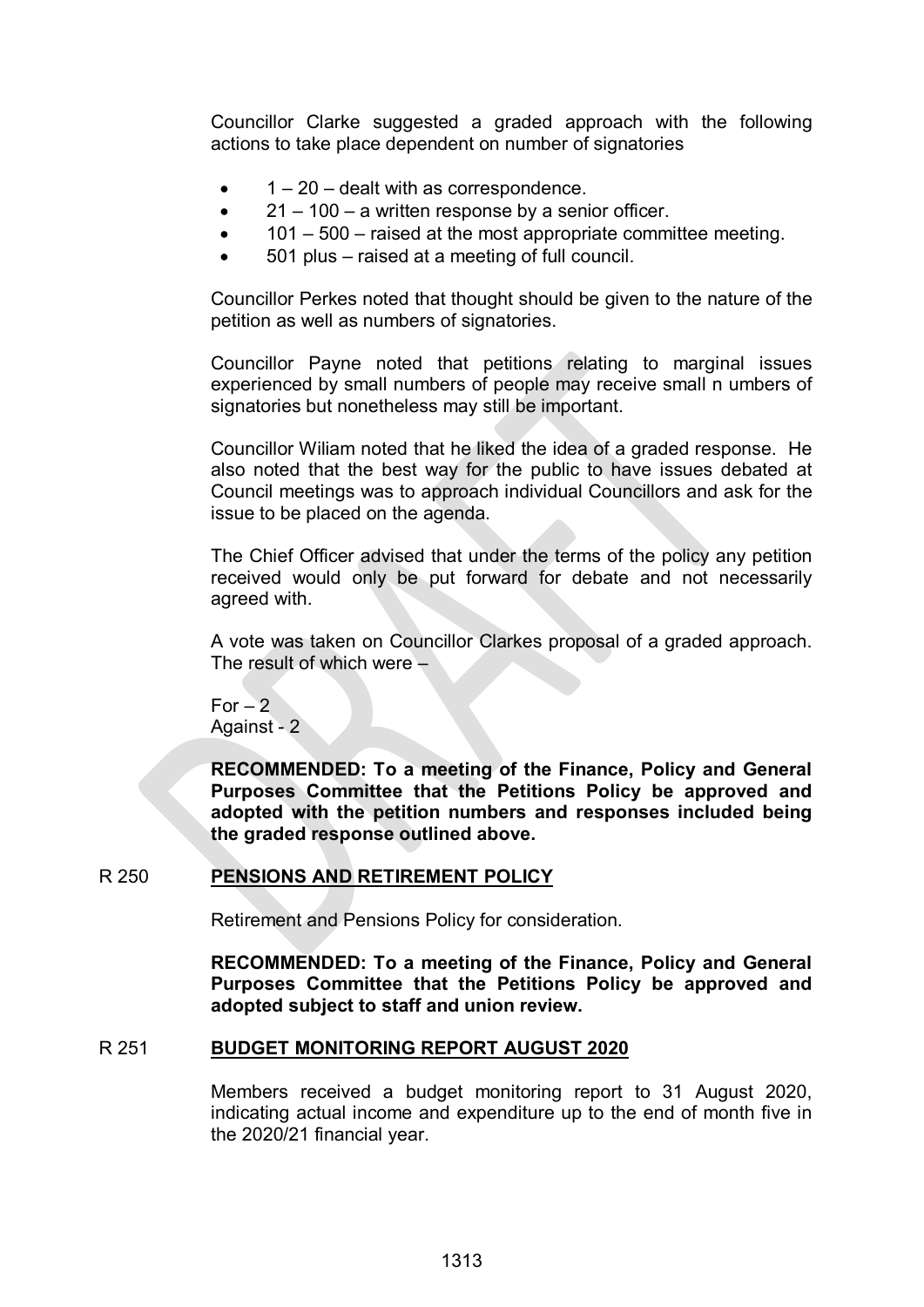**RESOLVED: That the budget monitoring report for August 2020 be received, noting the projected out-turn for the year is to be underspent by £31,550.**

#### R 252 **DRAFT BUDGET ESTIMATES FOR 2021/2022**

Members received the draft Personnel budget estimates for 2021/22.

The Chief Officer left the meeting for a Training item to be discussed.

It was reported that with a new trainee now in place, as well as the requirements to achieve Silver Charter for the Bereaved Accreditation for our Cemetery, there are a number of training courses required to be delivered over the next few years which are externally accredited for staff. Excavator training is particularly expensive as well as Skid Steer and Forward Tipping Dumper Truck training required.

It was suggested that an additional £4,000 is included in the budget for 2021/22. Members agreed that they were in favour of the suggested training budget allocation for Cemetery staff.

At the Chief Officer's Appraisal Panel last year, Appraisers agreed that the Chief Officer could explore a new Masters Programme being designed by the team who run ILCA, CiLCA and the Community Governance Degree at Level 6. The Masters Level qualification (at Level 7) is being developed to be delivered from April 2021 through the SLCC's partnership with De Montfort University who accredit the other Clerk's Qualifications. The Costs are yet to be confirmed, but estimated to be £3,500 per annum for 2 years for 2021/22 and 2022/23.

Members discussed the information and felt they would need to receive a business case showing the benefit to the Council for the suggested training budget allocation before inclusion within the Training Budget for 2021/22 and 2022/23. This would need to be submitted before the Draft Budget is finalised at the December 2020 meeting.

**RESOLVED: That the Chief Officer circulate a business case to Personnel Committee members showing the benefit to the Council for the suggested training allocation before inclusion in the Training budget for 2021/22.**

#### **RECOMMENDED:**

- **1. That an additional £4,000 is included in the budget for 2021/22 for the purpose of training for Cemetery staff.**
- **2. To the Finance, Policy and General Purposes Committee meeting being held on 16 November 2020 that the draft budgets for the 2021/22 financial year be approved.**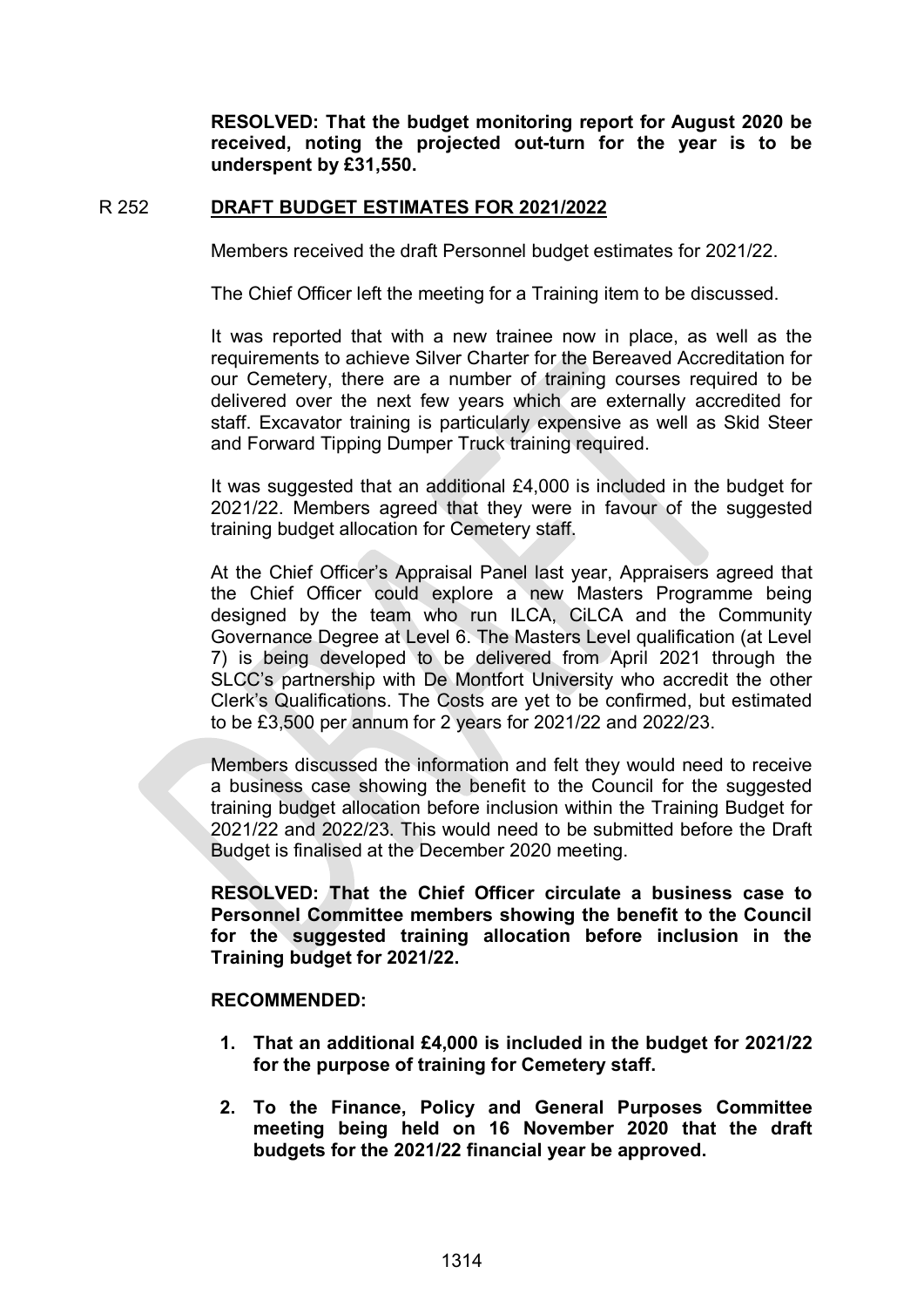#### R 253 **COVID-19 RISK ASSESMENT**

Members received a Covid-19 related risk assessment.

**RESOLVED: That the Covid-19 risk assessment be received and noted.**

#### R 254. **DATE OF NEXT MEETING**

**RESOLVED: That the next meeting of the Personnel Committee will be reviewed in September 2020, noting that a short meeting will take place to discuss the resolved item at agenda item R 252.** 

#### R 255. **EXCLUSION OF PRESS AND PUBLIC**

**RESOLVED: That in accordance with Section 1(2) of the Public Bodies (Admission to Meetings) Act 1960, in view of the confidential nature of the business about to be transacted, it is advisable in the public interest that the press and public be excluded from the remainder of the meeting.** 

### R 256. **MINOR AUTHORITY REPRESENTATIVE VACANCIES AND APPLICATION – YSGOL SANT BARUC**

Members discussed the advertisement of future Minor Authority Representative vacancies. The Chief Officer outlined the costs involved in advertising in the press. Members felt that social media and school and community noticeboards should be utilised in the first instance.

Members were provided with a list of Minor Authority Representative vacancies. Members considered two applications received in relation to Ysgol Sant Baruc and a vote took place, the results of which were –

For Sara Dodd – 1 For Helen Jennings  $-5$ 

Members received an application that had been submitted for Palmerston Primary School. Members considered the application and agreed to appoint the applicant.

Members were advised that Cadoxton Primary School had requested authority to appoint a Minor Authority Representative themselves. Members agreed that Cadoxton Primary School would be able to put forward a new representative, but that this Council should have final approval of the appointment. Due to timescales, the Committee agreed the application could be circulated and agreed electronically.

#### **RESOLVED:**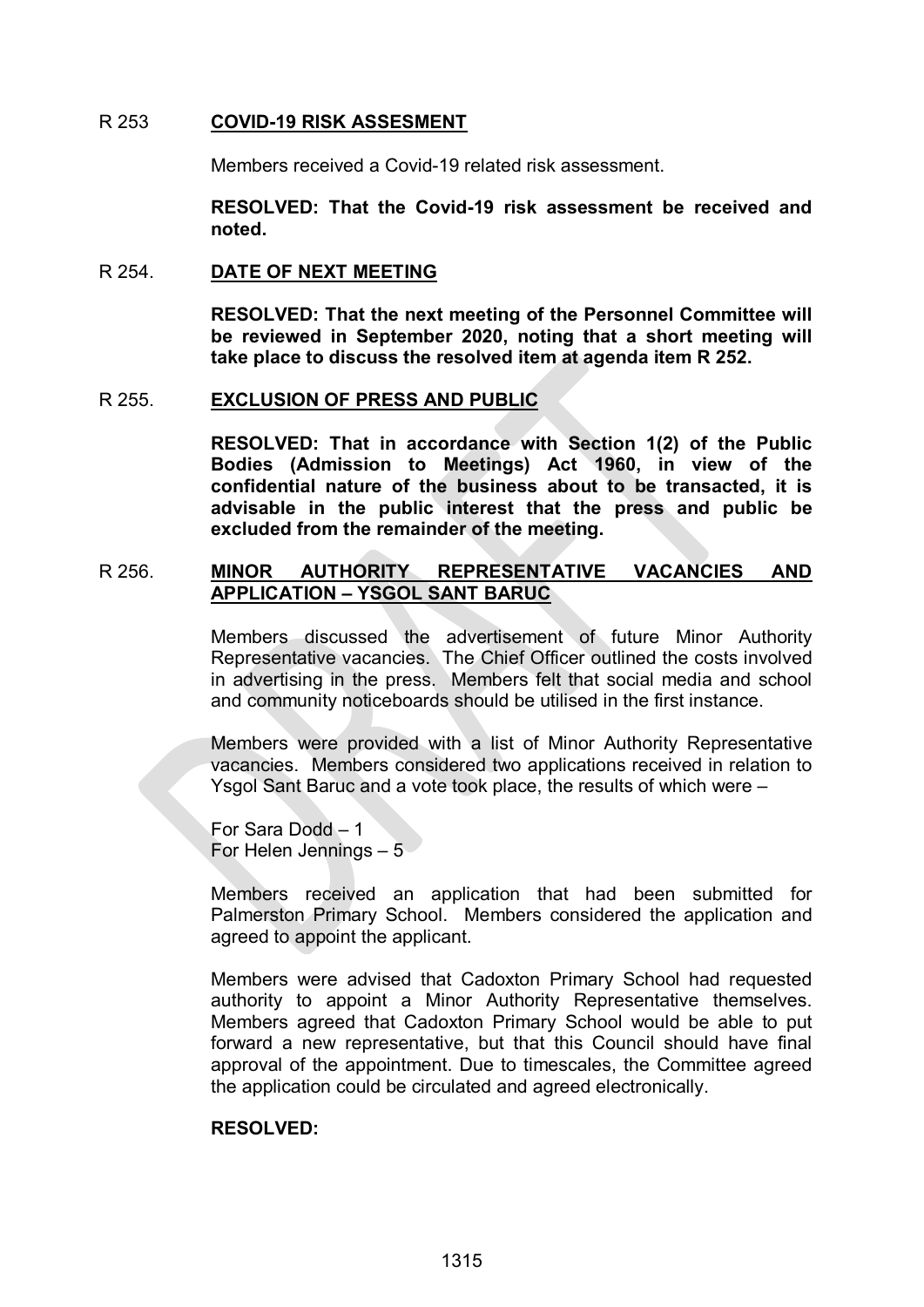- 1. **That Helen Jennings is appointed the Minor Authority Representative for Ysgol Gwaun Y Nant and that Helen Jennings is advised that she has been successful in the appointment of the Minor Authority Representative role on behalf of Barry Town Council.**
- 2. **That Kate Clark is appointed the Minor Authority Representative for Palmerston Primary School and that Kate Clark is advised that she has been successful in the appointment of the Minor Authority Representative role on behalf of Barry Town Council.**
- **3. That Cadoxton Primary School be able to suggest a Minor Authority Representative, noting that this Council retains the final approval of the appointment and that the application could be circulated and agreed electronically.**

#### R 257 **TOIL**

Members were provided with the current levels of TOIL for officers with a breakdown of accrual and TOIL taken since last reported.

**RESOLVED: That the levels of TOIL for officers be received and noted.**

#### R 258 **NJC PAYSCALES AND ANNUAL LEAVE**

Members were advised of the new NJC Pay Agreement which contained implications for the Council's allocation of Annual Leave.

**RESOLVED: That the Personnel Committee agrees to an equitable approach across the organisation giving each person an additional 1 day annual leave (on entry to the organisation) [pro rata'd for part time staff] to be added to their leave entitlement from 1 April 2020, with the 5 days leave after 5 years continuous service remaining as it is.**

#### R 259 **REWARD AND RECOGNITION OF STAFF THROUGHOUT COVID-19 PANDEMIC**

Members were asked for their views on the reward and recognition of Council Staff delivering services in the challenging environment presented by the Covid-19 / Coronavirus Pandemic.

Councillor Wilkinson arrived at the meeting.

Members felt that a one off extra day's holiday, to be taken during the Christmas/New Year shutdown would be an appropriate reward to staff.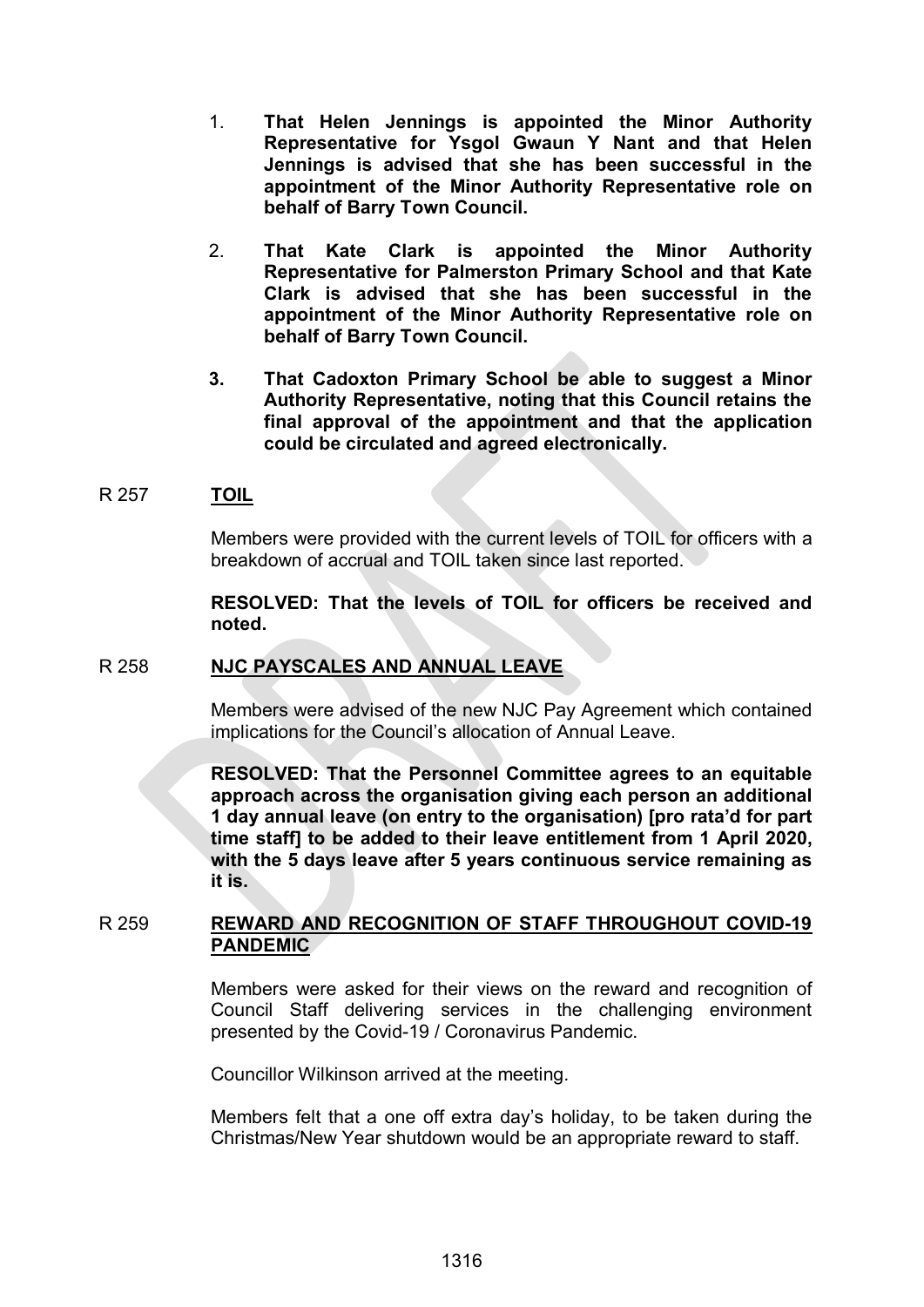**RESOLVED: That an extra day's holiday to be taken over the Christmas/New Year period be added to all staff's holiday allowance for the 2020/21 period.**

#### R 260 **CONSULTATION WITH CEMETERY STAFF**

Members were asked to resolve a way forward on how the cemetery would be secured during the summer opening hours.

Members discussed the responses given by staff members during the consultation.

The Chair advised that she felt that asking staff to carry out two 11.00 – 7.00 shifts per months was not too onerous and that as a service provider to the population of Barry it was important to respond to the needs of people visiting the cemetery.

Councillor Clarke noted that it should be considered whether any staff would leave if a variation of contractual hours were implemented as this would have budget implications via recruitment and training.

Councillor Wiliam noted that he did not feel any of the reasons given by staff were conclusive enough to retain the current working hours.

Councillor Payne noted that she felt given the current uncertainty with ongoing restrictions due to Covid-19 it was not the best time to be making changes to working hours and that the status quo should be maintained.

Councillor N Hodges noted that whilst he was disappointed with the response from staff, using the external contractor had gone well and he would be happy for this to continue.

Councillor Perkes advised that she felt the wants of the staff should be listened to and that there should be no changes to their working hours made. She noted that the costs for the external contractor were not unreasonable.

Councillor Wright noted that she did not feel that any of the reasons given by the staff were strong enough to prevent a change in working hours.

Councillor Wilkinson queried whether the external contractor was able to continue the service going forward and what the cost would be. The Cemeteries and Facilities Manager advised that the external contractor would be able to carry out the service but would need to raise their hourly rate if only attending for two evenings per week rather than five.

Councillor Wiliam left the meeting.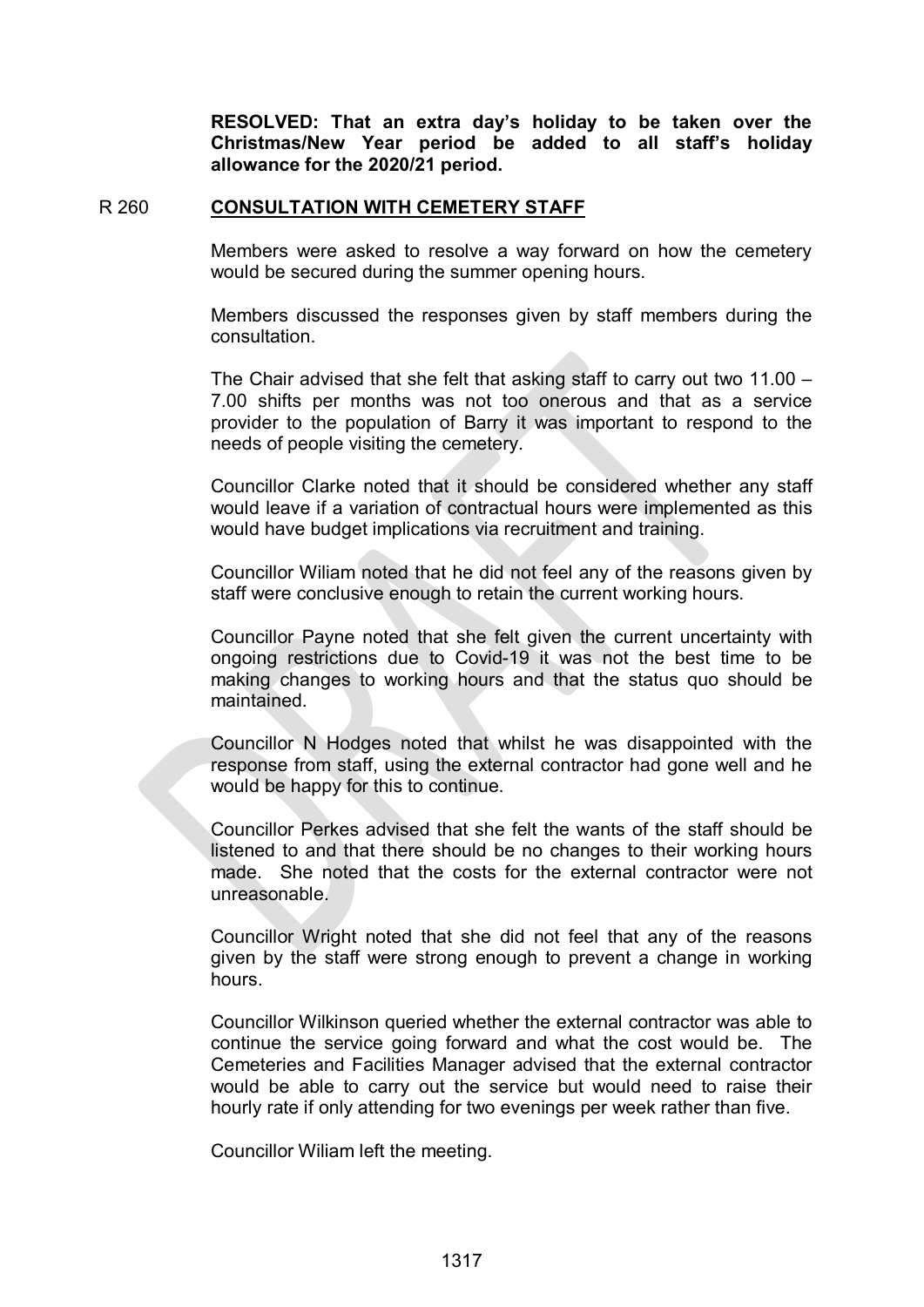The Chair proposed that a variation of contractual hours be implemented. A vote took place, the result of which were –

 $For -3$ Against – 3

The Chair took the casting vote and the motion was passed.

**RESOLVED: That a variation of contractual hours worked be implemented whereby 8 members of staff cover Thursday and Friday gate closing on a rota (approx. 13 11:00 – 19:00 shifts per Team member across the 6 month period). That the Chief Officer is authorised to liaise with staff and unions and via ACAS to move to a variation of contract process with staff if required.**

#### R 261 **RETIREMENT UPDATE**

Members received an update on the retirement plans of a staff member.

**RESOLVED: That the update be received and noted.**

**Cllr Clarke an Cllr Perkes (as Members of the Council's Appeals Panel) left the meeting before the next item was discussed.**

#### R 262 **DISCIPLINARY AND GRIEVANCE UPDATE**

The Chief Officer provided members with an update on an ongoing disciplinary and grievance issue. She advised members that investigations by an external party had taken place to allow a thorough, unbiased report to be produced. She also noted that ACAS had been consulted throughout the process and that numerous steps and strategies had been put in place to attempt to resolve the matter. The Grievance had not been upheld by the Chief Officer and was now being appealed by the individual.

#### **RESOLVED: That the update be received and noted.**

The meeting closed at 20.20pm

Signed ………………………………………..

Dated …………………………………………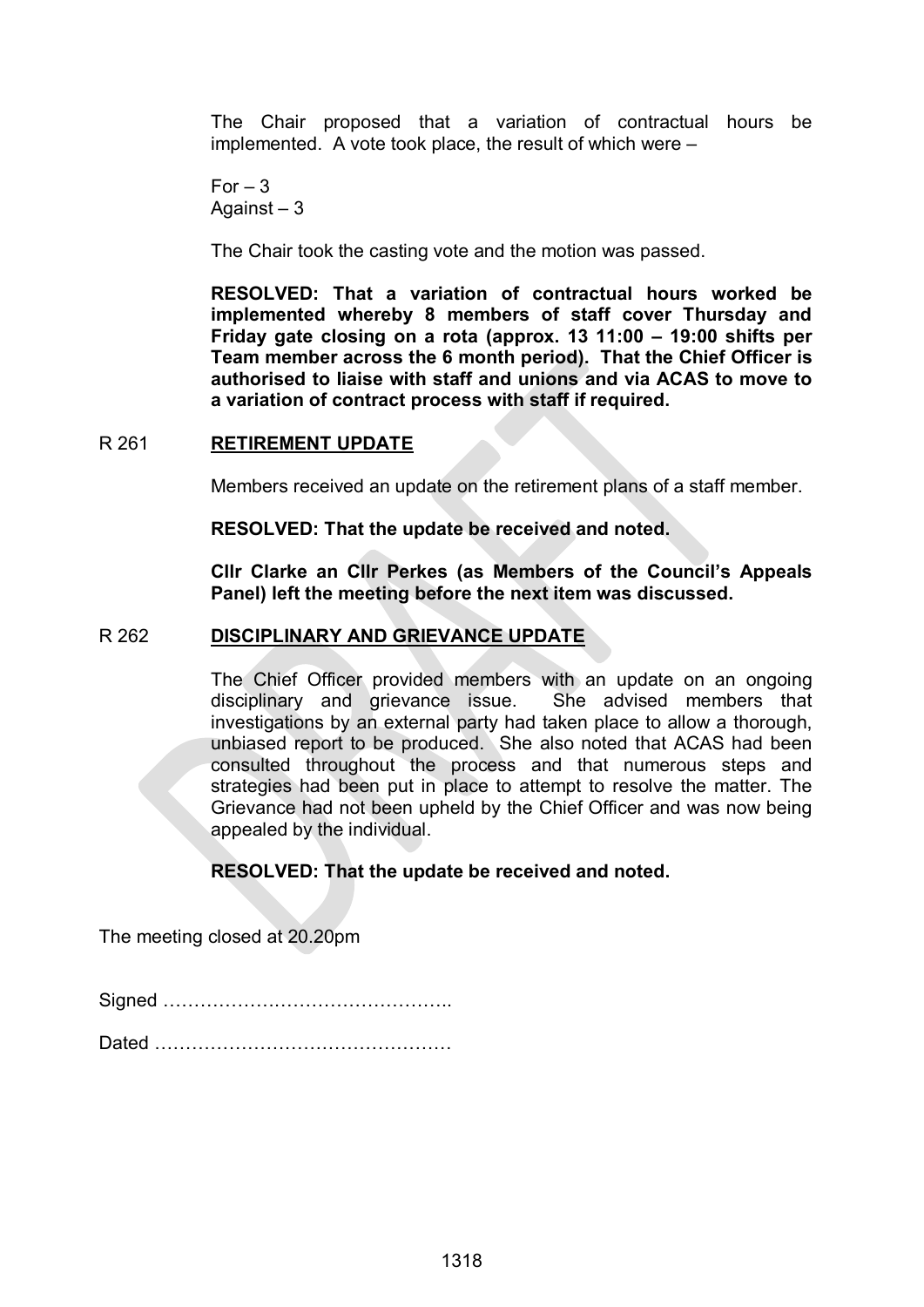# **FOR INFORMATION ONLY**

#### **ACTION SHEET - EXTRAORDINARY PERSONNEL COMMITTEE -12 OCTOBER 2020**

| <b>MINUTE NO.</b> | <b>ACTION TO BE TAKEN</b>                                                                                                                                                                                                                                                                                                     |                              | <b>ACTION TO</b><br><b>DATE ACTION</b><br><b>TO BE CARRIED</b> | <b>PROGRESS</b>                                                                                                                                                                                                                        |  |
|-------------------|-------------------------------------------------------------------------------------------------------------------------------------------------------------------------------------------------------------------------------------------------------------------------------------------------------------------------------|------------------------------|----------------------------------------------------------------|----------------------------------------------------------------------------------------------------------------------------------------------------------------------------------------------------------------------------------------|--|
|                   |                                                                                                                                                                                                                                                                                                                               | <b>BE TAKEN</b><br><b>BY</b> | <b>OUT</b>                                                     |                                                                                                                                                                                                                                        |  |
| R 249             |                                                                                                                                                                                                                                                                                                                               | CO                           | 16.11.20                                                       | complete                                                                                                                                                                                                                               |  |
|                   | To a meeting of the Finance, Policy and General Purposes Committee that the<br>Petitions Policy be approved and adopted with the petition numbers and<br>responses included being the graded response outlined above.                                                                                                         |                              |                                                                |                                                                                                                                                                                                                                        |  |
| R 250             | To a meeting of the Finance, Policy and General Purposes Committee                                                                                                                                                                                                                                                            | <b>CO</b>                    | 16.11.20                                                       | complete                                                                                                                                                                                                                               |  |
|                   | that the Pensions Policy be approved and adopted subject to staff and<br>union review.                                                                                                                                                                                                                                        |                              |                                                                |                                                                                                                                                                                                                                        |  |
| R 252 (1)         | That the Chief Officer circulate a business case to Personnel<br>Committee members showing the benefit to the Council for the<br>suggested training allocation before inclusion in the Training budget<br>for 2021/22.                                                                                                        | CO                           | 08.12.20                                                       | having spoken with the<br>University, the CO is likely<br>to undertake a PhD and<br>not the Masters level. It is<br>hoped that a bursary will<br>be applied for; costs have<br>therefore not been<br>included in the Council<br>budget |  |
|                   | That an additional £4,000 is included in the budget for 2021/22 for the DCO/RFO                                                                                                                                                                                                                                               |                              |                                                                |                                                                                                                                                                                                                                        |  |
| R 252 (2)         | purpose of training for Cemetery staff.                                                                                                                                                                                                                                                                                       |                              | 16.11.20                                                       | complete                                                                                                                                                                                                                               |  |
|                   | To the Finance, Policy and General Purposes Committee meeting being held CO<br>on 16 November 2020 that the draft budgets for the 2021/22 financial year                                                                                                                                                                      |                              |                                                                |                                                                                                                                                                                                                                        |  |
| R 252 (3)         | be approved.                                                                                                                                                                                                                                                                                                                  |                              | 16.11.20                                                       | complete                                                                                                                                                                                                                               |  |
|                   | That the Personnel Committee agrees to an equitable approach across the CO<br>organisation giving each person an additional 1 day annual leave (on entry to<br>the organisation) [pro rata'd for part time staff] to be added to their leave<br>entitlement from 1 April 2020, with the 5 days leave after 5 years continuous |                              |                                                                |                                                                                                                                                                                                                                        |  |
| R 258             | service remaining as it is.                                                                                                                                                                                                                                                                                                   |                              | 16.11.20                                                       | complete                                                                                                                                                                                                                               |  |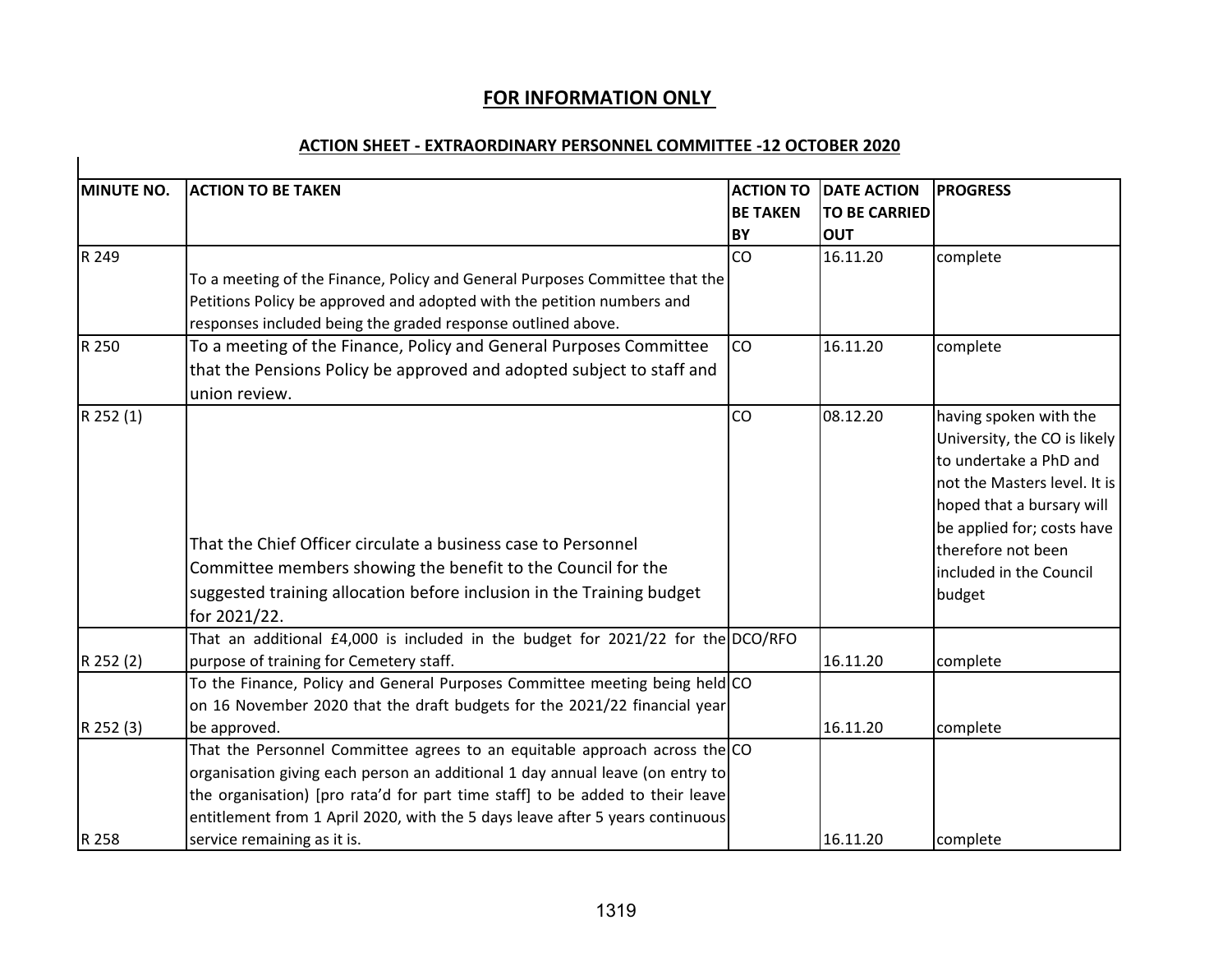| R 259 | RESOLVED: That an extra day's holiday to be taken over the Christmas/New<br>Year period be added to all staff's holiday allowance for the 2020/21 period. |     | 16.11.20 | complete           |
|-------|-----------------------------------------------------------------------------------------------------------------------------------------------------------|-----|----------|--------------------|
| R 260 |                                                                                                                                                           | ICO |          |                    |
|       | That a variation of contractual hours worked be implemented whereby 8                                                                                     |     |          |                    |
|       | members of staff cover Thursday and Friday gate closing on a rota (approx. 13)                                                                            |     |          |                    |
|       | 11:00 – 19:00 shifts per Team member across the 6 month period). That the                                                                                 |     |          |                    |
|       | Chief Officer is authorised to liaise with staff and unions and via ACAS to                                                                               |     |          |                    |
|       | move to a variation of contract process with staff if required.                                                                                           |     |          | Jan-21 in progress |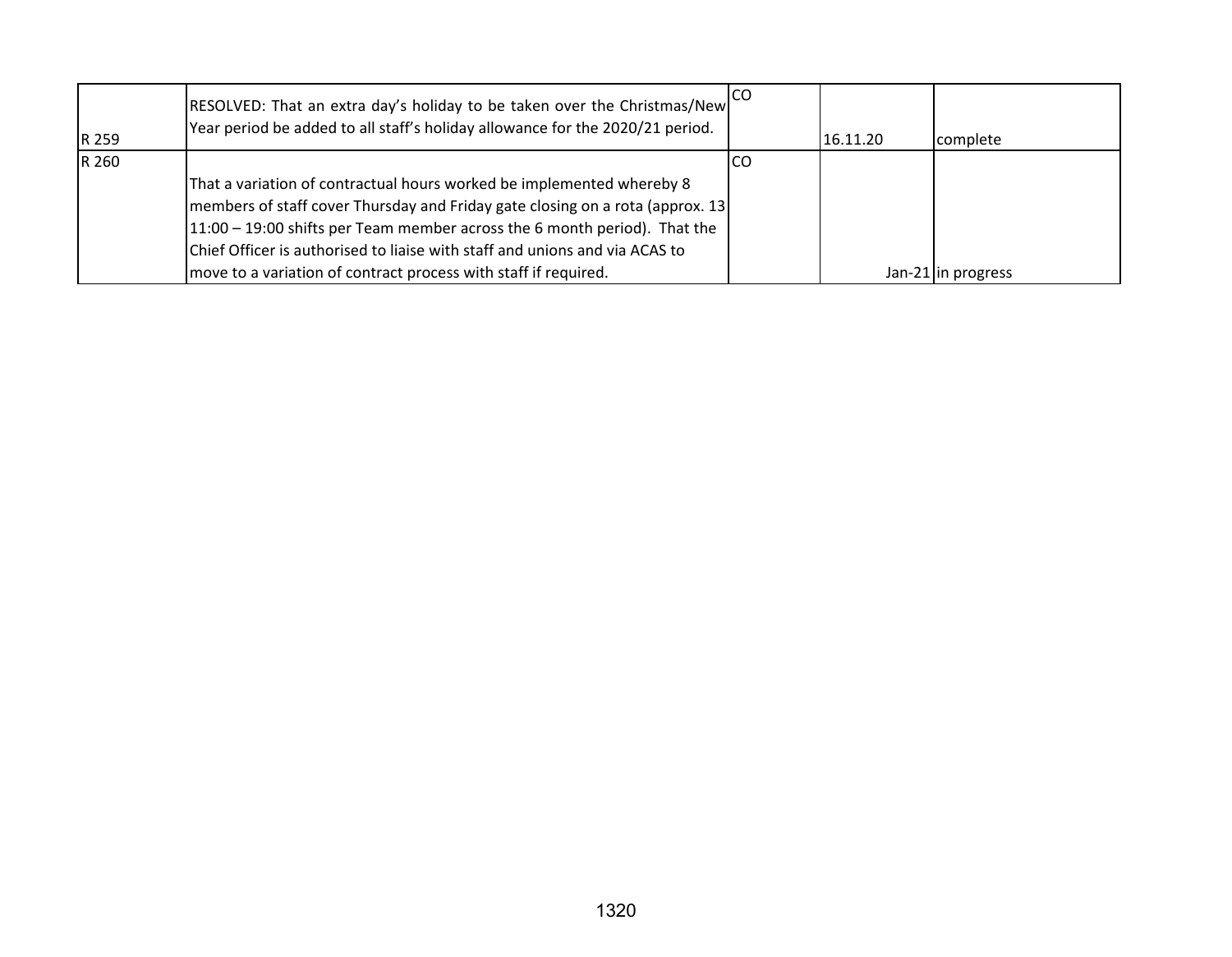## **BUDGET MONITORING REPORT DECEMBER 2020**

## **Report Author**

Mark Sims, Deputy Chief Officer

**Attached:** A. Budget Monitoring Report December 2020 (1 page)

#### **Purpose of Report**

To provide members with the Committee's income and expenditure in the 2020/21 financial year as at the end of December 2020.

#### **Background Information**

On the following page is the budget monitoring report to 31 December 2020, indicating actual income and expenditure up to the end of month nine in the 2020/21 financial year.

#### **Recommendation**

Members are requested to receive the budget monitoring report for December 2020 noting the projected out-turn for the year is to be underspent by £24,939.